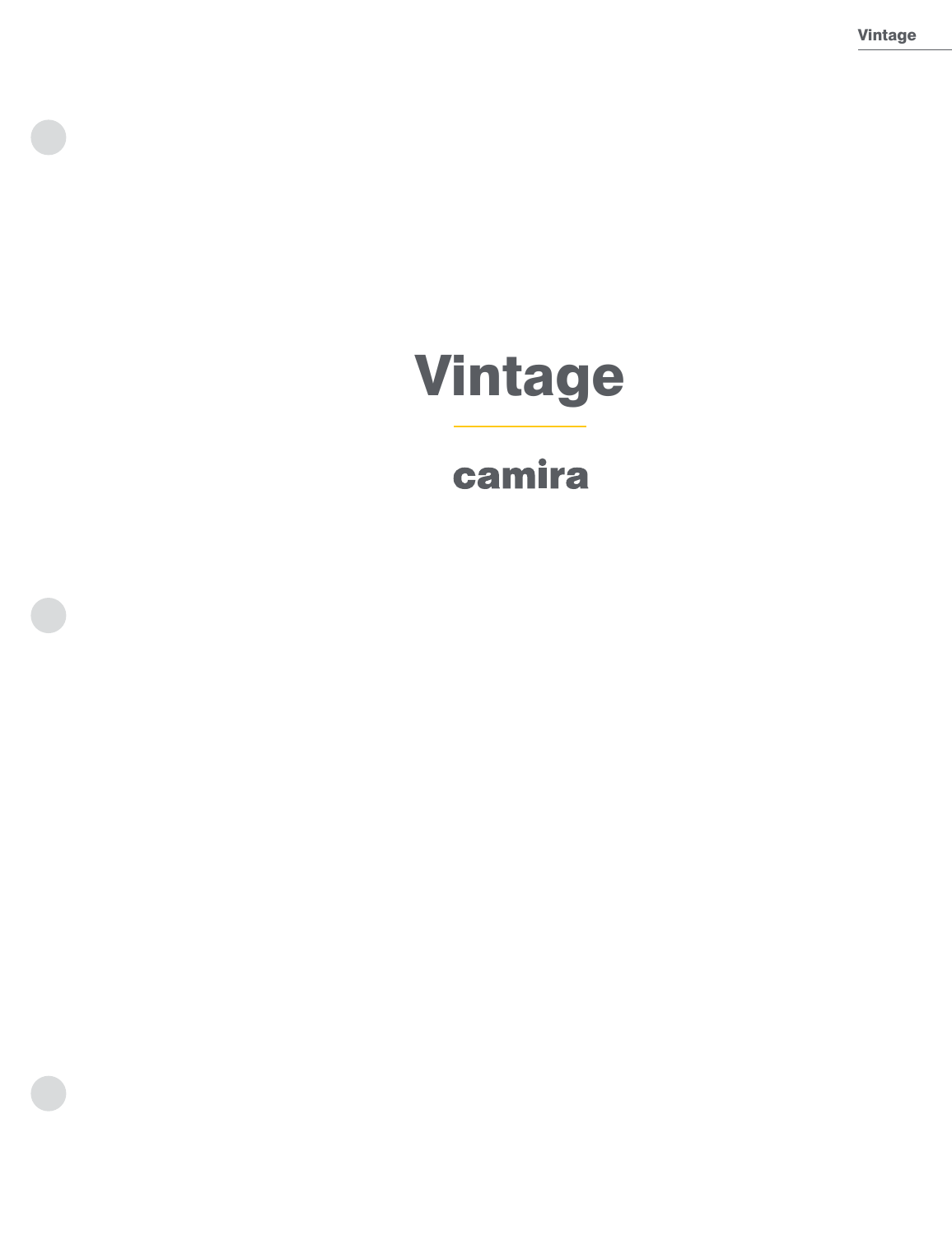### Photographic fabric scans are not color accurate. Always request actual fabric samples before ordering.



Sprite VIN50



Javelin VIN56



Rambler VIN23



Cobra VIN85



**Thunderbird** VIN51



**Cursor** VIN53



Pinto VIN22



Innovate VIN93



Lincoln VIN27





VIN84



Phantom VIN10



VIN06



Maybach VIN58



**Cache** VIN96



Connaught VIN07



Aston VIN18



Media VIN98



Novel VIN97



Silver Shadow VIN02



Royce VIN24



Stag VIN38



Pontiac VIN71



Seraph VIN01



Spyder VIN28



Camargue VIN12



Morgan VIN46





Bugatti